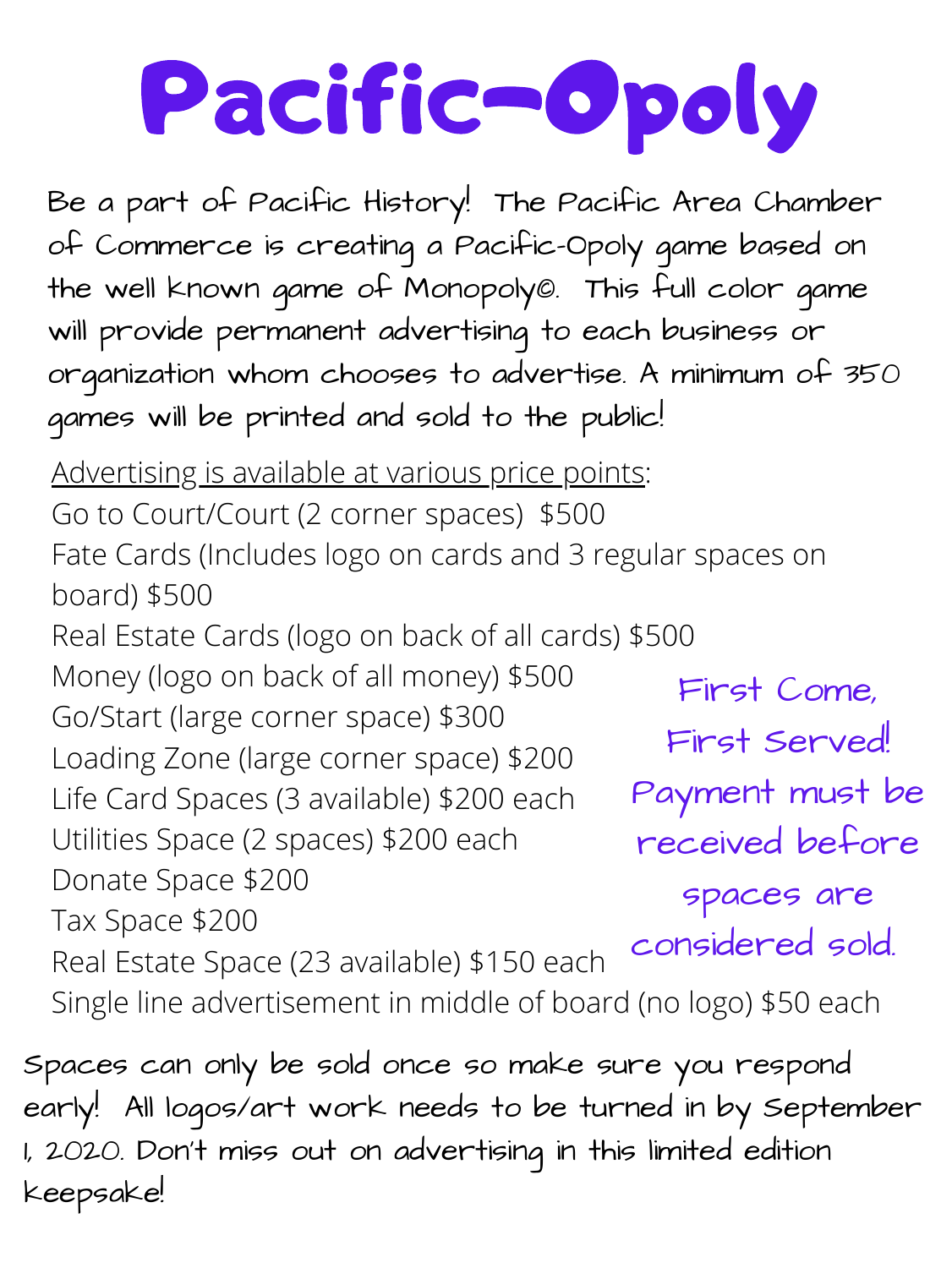## Pacific-Opoly

Company/Organization Name Contact Name

Address- street, city, state zip

Phone # Contact Email

Advertising is available at various price points: (highlight selections) Go to Court/Court (2 corner spaces) \$500

Fate Cards (Includes logo on cards and 3 regular spaces on board) \$500 Real Estate Cards (logo on back of all cards) \$500 Money (logo on back of all money) \$500 Go/Start (large corner space) \$300 Loading Zone (large corner space) \$200 Life Card Spaces (3 available) \$200 each Utilities Space (2 spaces) \$200 each Qty Donate Space \$200 Tax Space \$200 Real Estate Space (23 available) \$150 each Single line advertisement in middle of board (no logo) \$50 each  $Q$ ty Qty \_\_\_\_\_\_\_\_ **Real Estate spaces are sold on first come, first served basis. As payments are received spaces will be assigned going counter clockwise around the board starting at the Start space**

Please email all logo's to exdir@pacificchamber.com with "logo" in the subject line. Logo's must be high-resolution. Most spaces on the board are 1.25" wide x 1.5" high. We must have all artwork and payments by September 1, 2020. We expect to have game boards printed and shipped to us by the end of November 2020. Just in time for Christmas!